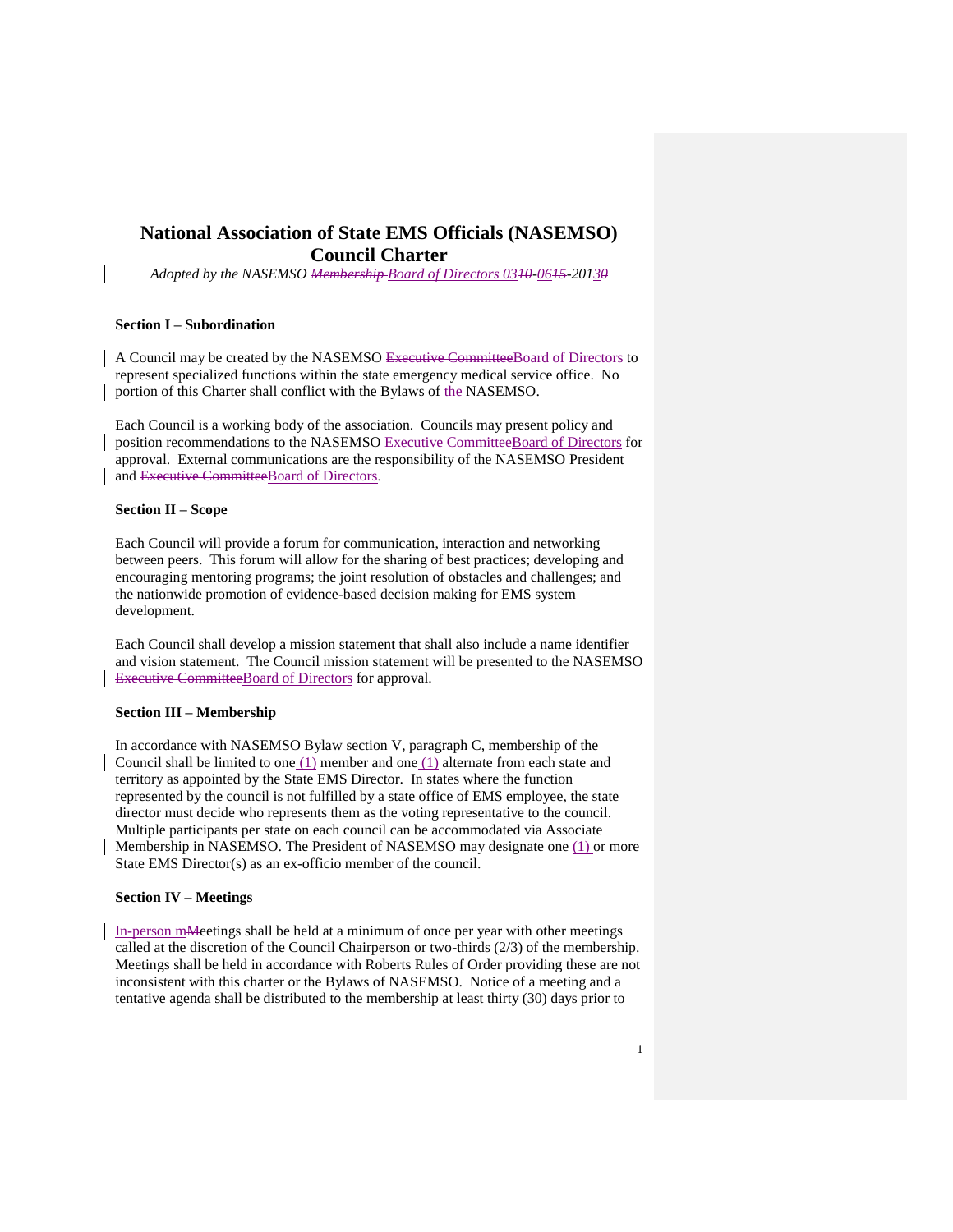the meeting.

### **Section V – Quorum**

A quorum shall consist of ten (10) members present without proxy. Unless otherwise specified in this charter, all decisions shall be decided by majority vote.

## **Section VI – Officers**

A. The Officers of the Council shall be:

- Chairperson
- Chairperson-Elect  $\bullet$
- Secretary  $\bullet$
- Immediate Past Chairperson  $\bullet$
- B. Duties of the Chairperson

The Chairperson shall represent the Council in a leadership capacity that best advances the interests of the Council, the NASEMSO and its membership. Among the Chairperson's duties are providing support and direction to committees; representing the Council at various functions and with other organizations; presiding at meetings of the Council; and performing such other duties as required. The Chairperson shall serve as both the Chairperson of the Council's Steering Committee and the . The Chairperson shall be the representative of the Council on the NASEMSO Executive CommitteeBoard of Directors.

C. Duties of the Chairperson-Elect

The Chairperson-Elect shall assist the Chairperson in the above duties. The Chairperson-Elect shall perform the duties of the Chairperson in the absence or disability of that officer and perform other duties as required. The Chairperson-Elect shall also supervise Council liaison and committee chair assignments, assist the Chairperson in ensuring that positions remain filled, and ensure the timely submission of reports from these bodies.

- D. Duties of the Secretary
- The Secretary is responsible for the accuracy of meeting minutes. T and the Council membership shall approve all minutes with corrections. Council minutes shall include attendees of the meeting, major discussion points, motions made and votes taken.
- E. Duties of Immediate Past Chairperson

The Immediate Past Chairperson shall be an officer of the council for the purpose of providing continuity during transition and sharing leadership workload and duties.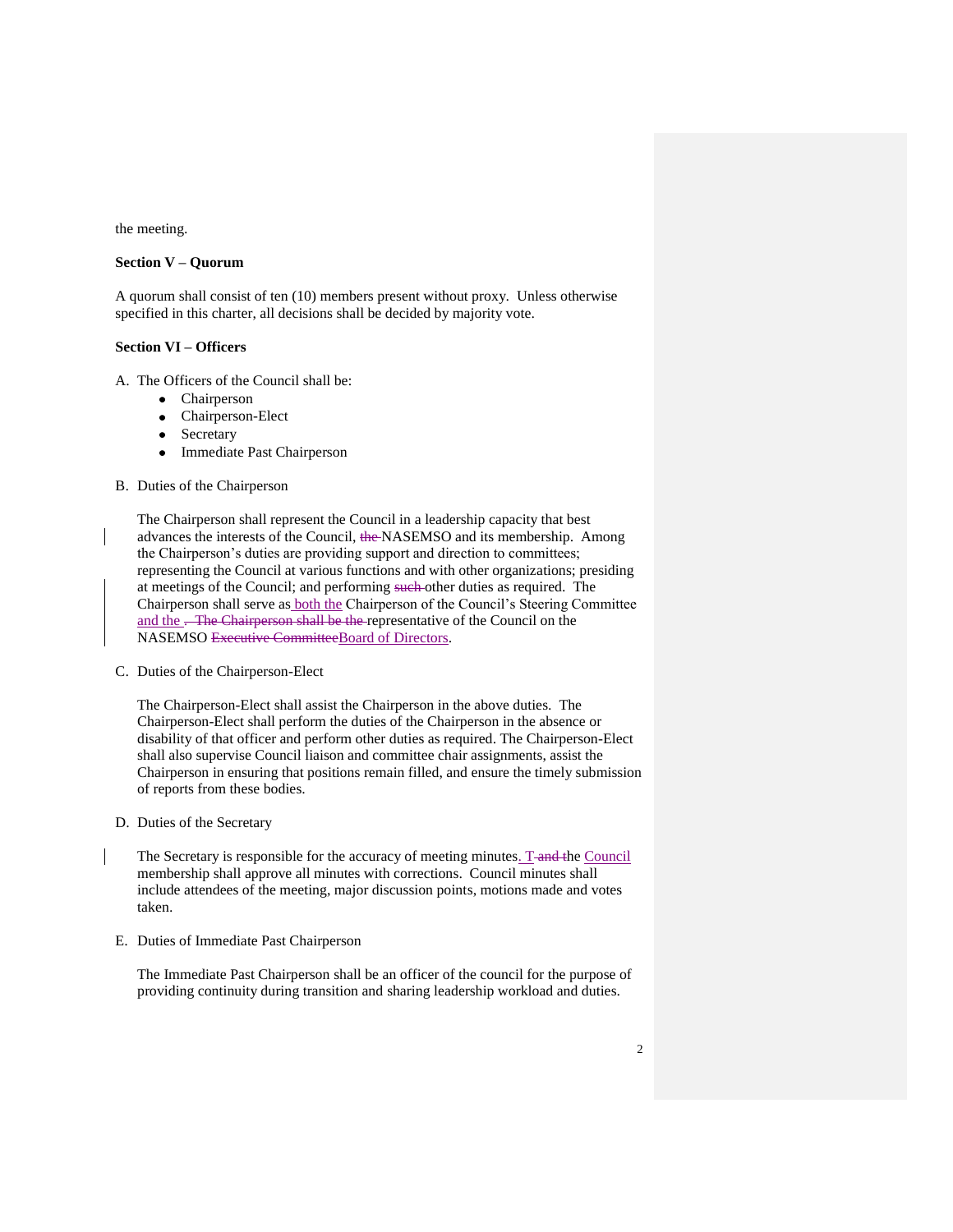#### F. Terms

The term of office for the Chairperson, the Chairperson-Elect and the Secretary shall be no longer than two (2) years. No officer except the Secretary may serve more than one (1) consecutive term. Terms shall commence at the end of the meeting at which the election took place. Terms shall terminate at the end of the annual meeting.

If an Officer of the Council ceases to be the designee for the state EMS lead agency, that person shall relinquish the office. If this Officer is the Chairperson, the Chairperson-Elect shall fill the remainder of that term shall be filled by the Chairperson-Elect. Any other vacancies shall be filled by appointment of the Steering Committee until the next meeting of the membership at which time an election will be held.

G. Nominations and Elections

Nominations and elections shall be carried out in accordance with Section IV, paragraph I of the NASEMSO Bylaws

### **Section VII - Committees**

- A. Steering Committee
	- 1. The membership of the Steering Committee shall consist of the Officers of the Council and four (4) regional representatives or four at-large representatives if the council chooses does not to organize establish regionallys.
	- 2. The Steering Committee will meet at the call of the Chairperson, or at the call of two-thirds (2/3) of the members of the Committee. The Steering Committee, when necessary, may conduct their business by telephone.
	- 3. The Steering Committee shall have the authority to conduct the affairs of the Council between regular meetings of the membership. The Steering Committee shall keep minutes of its official actions and the Secretary shall make full report thereof available to the membership within thirty (30) days.
	- 4. A quorum shall consist of a majority of the Steering Committee.
- B. Standing and Ad Hoc Committees
	- 1. CThe councils may create standing committees and ad hoc committees as needed and with consensus of the membership.
	- 2. All standing and ad hoc committees shall report their activities to the Steering Committee.